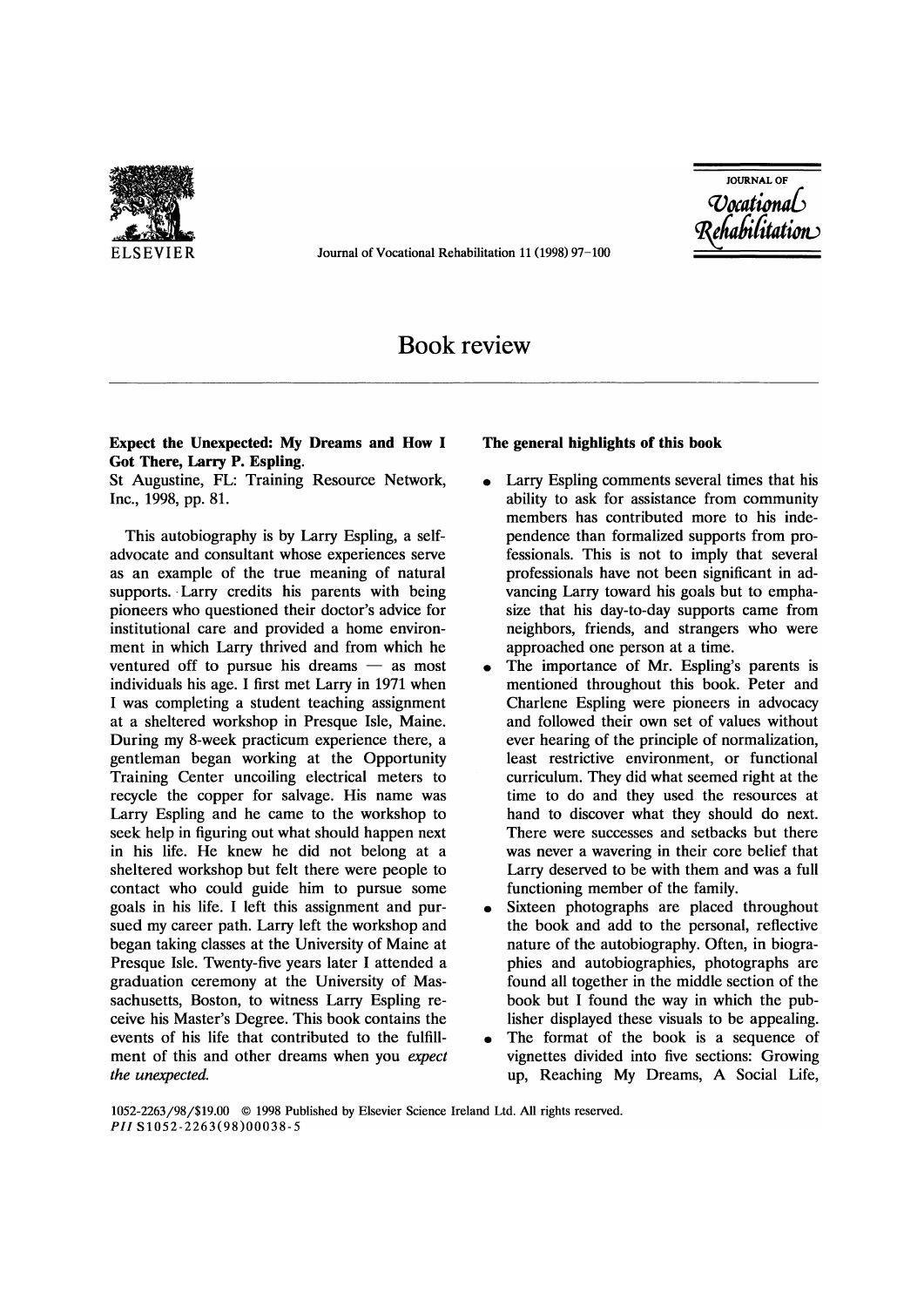Lessons Learned, and My Life Today. These vignettes are snapshots of Larry's life about which he comments from his current perspective of a person who is accomplishing many of the dreams the seeds of which originated in these stories.

This publication reflects synergy in the sense that the whole is equal to more than the sum of its parts. This book has pieces of Mr. Espling's past told as individual stories. But, the essence of who he is today is the connections among stories that result in interdependence between past and current events. There is a richness in the perspective the reader gains into Larry's current life based on the lessons learned from past experiences.

#### Specific areas of excellence

- Social enhancers are described as aspects of the environment that facilitate the connections between people, i.e. an ice breaker. Larry comments that a shirt with the name of his home town, New Sweden, Maine, has influenced people to ask him a question about whether he is from New Sweden. Similarly, a book he may hold could occasion a stranger to inquire about the title or whether he is enjoying a book they have read as well. Larry urges people to become more aware of the role of social enhancers and how this knowledge can influence how individuals can meet their neighbors and other members of their community.
- '[ *thought up the term 'community circuit' when [ was going to a restaurant. To me, this term means going to different places regularly like banks, restaurants, food markets, movie theaters, and churches' (p.* 49). Larry urges people with disabilities to establish routines in their communities that enhance visibility and to establish a physical presence that is the starting point for social connections. He mentions the work of John McKnight who discusses the 'web' of associational life when people become members of clubs, community boards, recreation leagues, book clubs, etc. Through

membership in these social outlets, individuals become active participants in their community.

- One of the vignettes is titled 'What If I Went to An Institution?' and is written after reflecting upon a visit to an institution, Pineland, in Pownal, Maine. Larry observed individuals who were current residents and wondered if their day-to-day existence would have been his lifestyle under different circumstances. Again, he commends his parents for neglecting the advice of doctors and providing him with a caring, loving family.
- Larry begins, in his preface, with the following excerpt: Well, let me tell you about myself, I am *a:* 
	- *United States citizen,*
	- *male,*
	-
	- *son,*  • *brother,*
	-
	- *nephew,*  • *customer,*
	- *renter,*
	- *college graduate,*
	- *housekeeper,*
	- *member of my church,*
	- *life-long learner,*
	- *speaker at workshops and at classes and colleges,*
	- *member of several boards,*
	- *reader of books that cover a wide variety of different subjects,*
	- *friend,*
	- *traveler and explorer of new places, such as San Francisco and the Rocky Mountains.*

*'These roles* [ *am playing or played in the past are very important to me. These roles are played by millions of Americans every day. They are important for me to play in my daily life. The fact that I was born with cerebral palsy hasn't made these roles or other roles that* [ *haven't mentioned any less important in my life' (p. vii).* I believe this message is of critical importance to those of us who devote our careers to supporting individuals with disabilities. We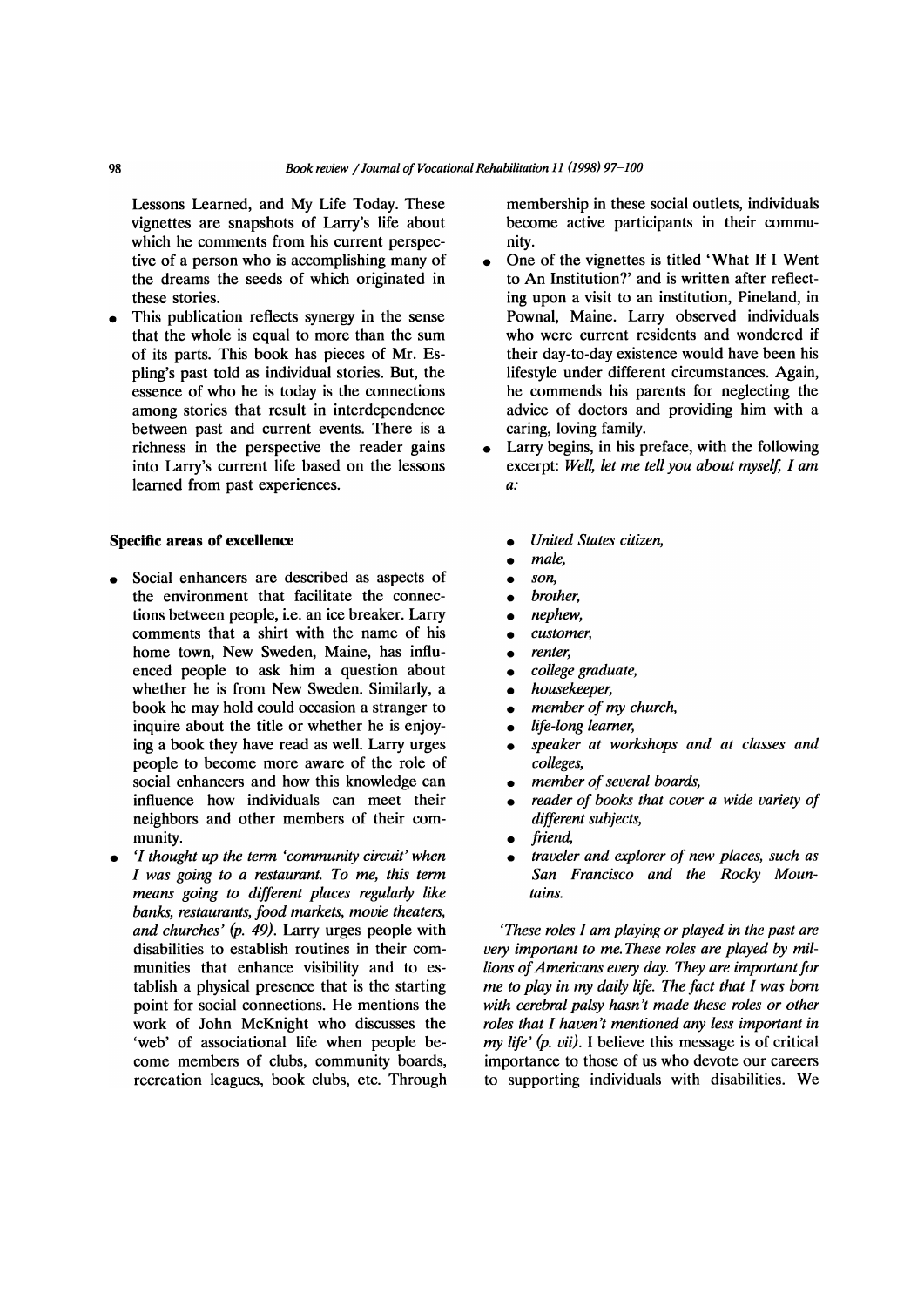must find ways to assist people to play these roles rather than be skilled at knowing about the condition of cerebral palsy. This is one of the most critical lessons Larry explains in his writing and why Gunnar Dybwad states in the introduction: *'This book should be required reading in any training program in human services, but it will be of special value for any activist in the disability field' (p. vi).* 

- *'Sometimes I think what a paradox it is: me, coming from a tiny town in Maine and having more chances to make choices than Bob, who lives in a big city like Cambridge and Boston' (p.*  59). Larry makes this comment upon visiting a friend who lives in a nursing home. He comments on the amount of money from the federal government it takes to keep his friend in the nursing home rather than assisting him to live as a typical member of his surrounding community. Larry comments that it would be extremely difficult for him to maintain his independence if he moved back to northern Maine where there is a paucity of public transportation. However, living in and around Boston provides him with the 'natural community supports' to lead a more independent, self-determined lifestyle.
- *'The more information you have, the more power you feel you have over your own life' (p. 66).*  Information allows individuals with disabilities to weigh the pros and cons of their actions. They can determine the risks involved in decisions and whether the consequences warrant a different process to achieve outcomes in their life. When individuals need the support of loved ones, information must be presented in a language that is understood by community members and is free of professional jargon. The internet is the great equalizer in the disbursement of information but caution must be exercised in accepting input from unknown sources.

#### Areas in which this publication can be enhanced

The best way to gain the most out of this

publication is to meet Larry Espling in person. . Share this book with parents, advocates, and professionals who can invite Mr Espling to present his stories in person. The presentations I have offered throughout the country have been enriched by Larry's presence and participation.

- Distribute this book to newly hired members of a support team and ask them to discuss its content as they are assisting individuals with disabilities to reach their respective dreams.
- Read this book in the context of personcentered planning to compare Larry's path to achieving his outcomes to the planning process of someone for whom you are developing plans to achieve his/her quality-of-life outcomes.

### Common threads throughout this publication

- One time Larry asked me what courses I was teaching for the upcoming semester. I mentioned that I was teaching a course  $-$  Characteristics of People With Mental Retardation which would be changed to Characteristics of People with Developmental Disabilities. He asked me an important question: *'What do you mean by characteristics?'* I thought about this a lot. What is a characteristic of Larry Espling?  $-$  or do we even talk in those terms  $-$  unless a person has a label and then their label becomes a prominent characteristic. No, what I am really teaching are the characteristics of supports to assist people to reach their dreams. This book involves a paradigm change from looking at 'characteristics of people' to 'characteristics of supports'.
- Larry Espling gives credit to his mom and dad throughout the book for providing him with the foundation from which to pursue his dreams. Their influence is felt in each and every chapter. This book documents the legacy of their commitment and devotion and their son's gratitude for their nurturing.
- The use of natural supports is the underlying theme throughout this book. Larry emphasizes how people in his community who are not